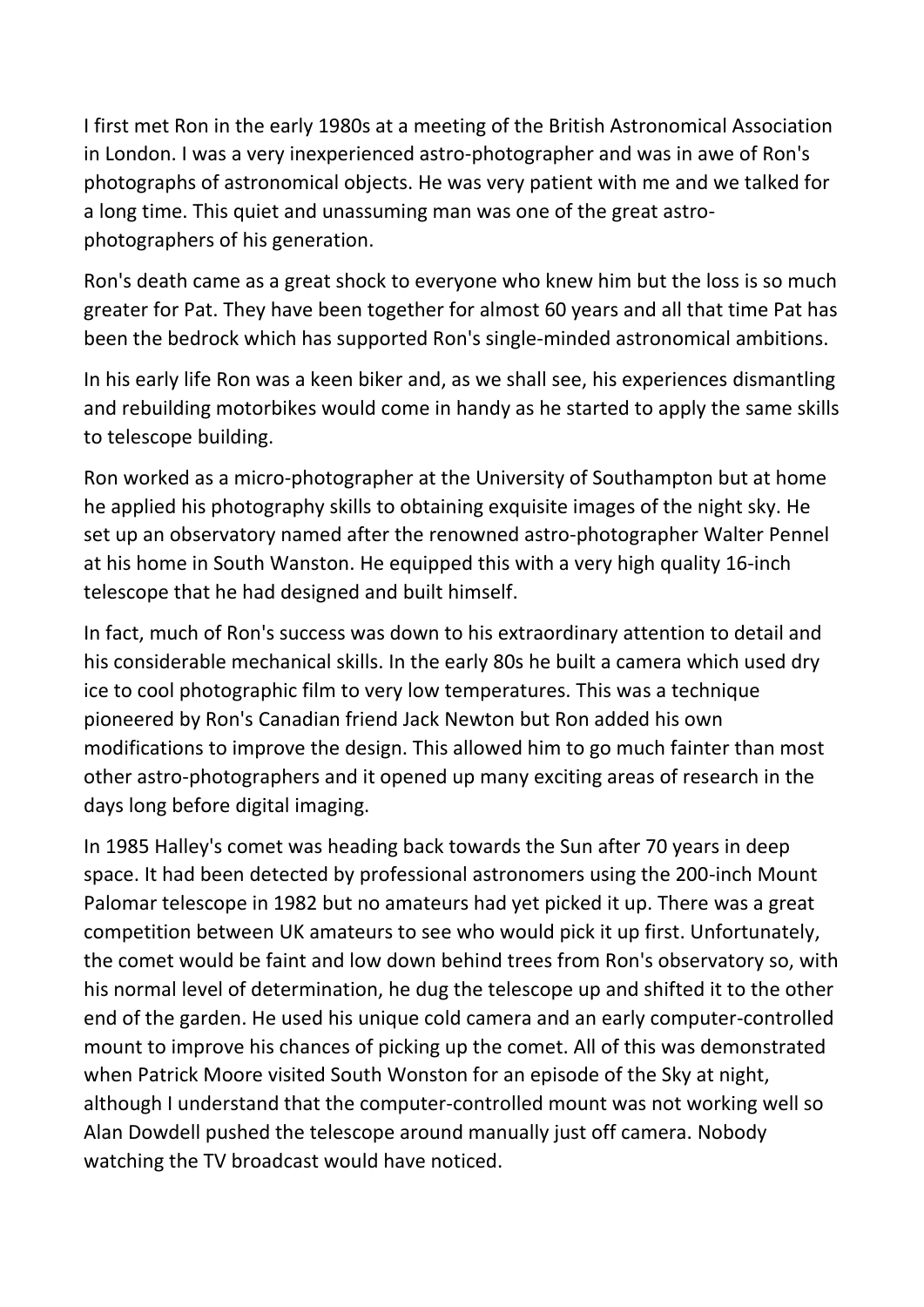As usual, Ron's photos were of stunning quality but he was beaten by just a few hours by his great rival, Alan Young, who was using an even larger telescope. Ron was disappointed but they both had a great deal of respect for the other's skills.

After Halley, Ron decided to apply himself to a whole new challenge. He started searching for supernovae. These are stars in distant galaxies that have reached the end of their life and which explode, temporarily becoming bright enough to be detected from the Earth. These objects are very important scientifically and astronomers were very keen to find them. The basic approach is to take images of as many galaxies as possible each night and compare these images against a library of old ones to see if a new object is present.

Ron started this search in the era of photography but the limitations of this approach were quickly apparent. He could only photograph a few dozen galaxies a night. In the early 90s the digital imaging revolution arrived and film was replaced by much more sensitive CCD sensors. Ron embraced this technology being one of the first adopters of Terry Platt's SX CCD camera. He also used software from David Briggs to help automate the process and bought a commercial telescope to replace the 16-inch since it could slew faster and more accurately to take images of more galaxies each night. In true Ron style this commercial telescope was completely stripped down and rebuilt so that it conformed to hisexacting quality standards. With this new system Ron could take images of 1000 galaxies on a good night. His attention to detail meant that he would be able to detect objects that were much fainter and nearer to the centre of the galaxy than others could do.

His first discovery came in 1998 and it was a suitable reward for his outstanding hard work. By 2016 he had discovered over 40 objects, many of which were confirmed as supernovae. His total discovery and co-discovery count of all types of object is approaching 50. An amazing achievement, ranking at third place in the UK after two other very accomplished observers, Tom Boles and Mark Armstrong, both of whom had taken their inspiration from Ron.

Ron was a Vice President of the British Astronomical Association, a long-term Council member, the founder and past director of its Deep Sky Section, and a director of its astrophotography section. He was also a founder and past Chairman of the Campaign for Dark Skies. In 2008 he was awarded the Association's most prestigious award, the Walter Goodacre Award, for his remarkable astronomical achievements. None of this would have been possible without the support of Pat. This support extended to allowing Ron to work on telescopes and mounts in their living room, encouraging Ron